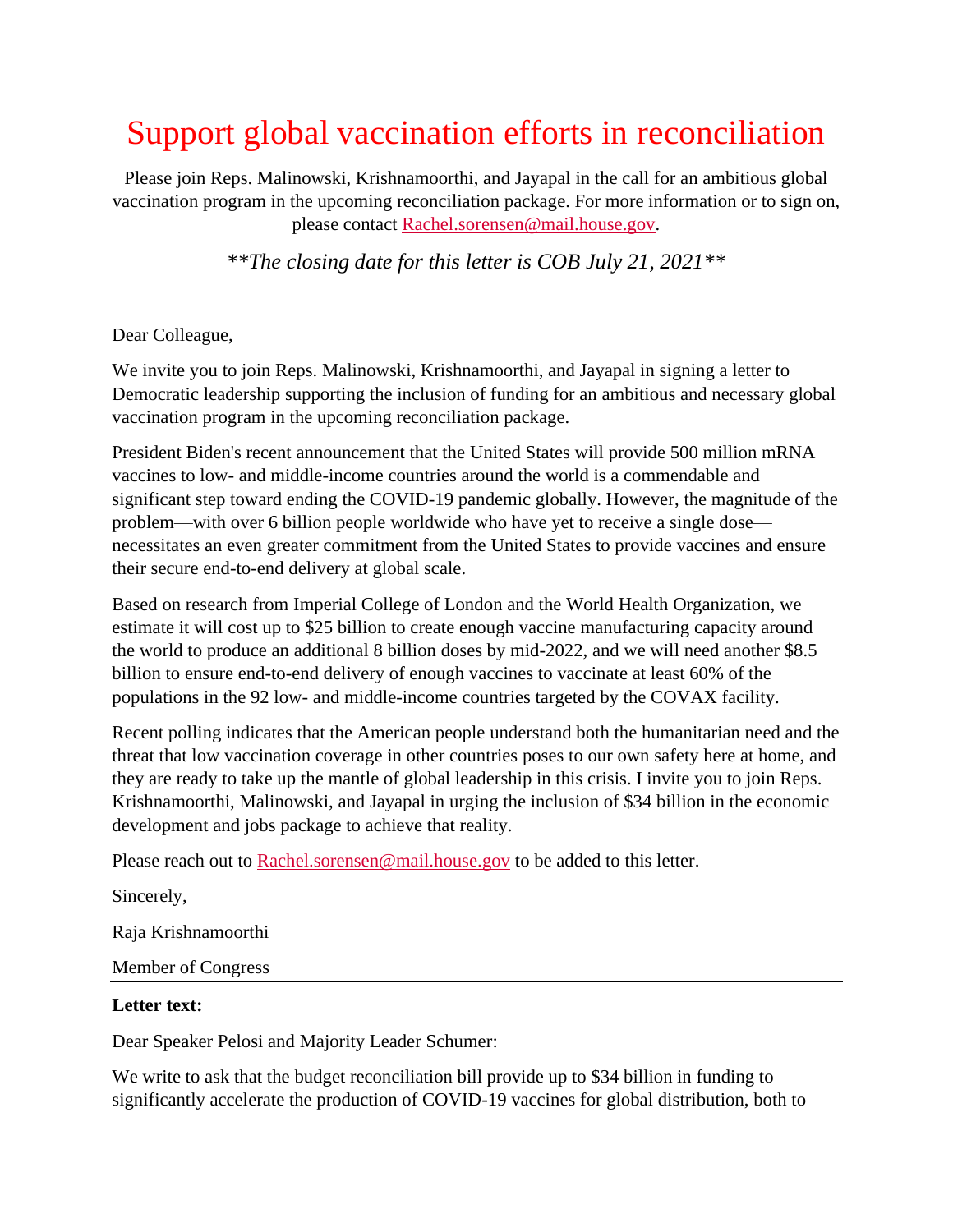save lives and to reinforce America's leadership in combatting the pandemic worldwide. We applaud President Biden's recent announcement that the U.S. government will purchase and donate to lower income countries 500 million doses of the Pfizer vaccine, as well as its financial contributions to COVAX, made possible by the American Rescue Plan. These steps have been extraordinarily generous and consistent with our national interest, because if the pandemic continues to rage in other countries, variants could emerge that defeat existing vaccines.

However, the magnitude of the problem—only 1% of people in low-income countries vaccinated and over 6 billion worldwide who have yet to receive a dose—necessitates an even greater commitment from the United States to provide vaccines and secure end-to-end delivery at a global scale.[1] Even if we set a relatively modest goal of vaccinating 60 percent of the population in the 92 lower-income countries eligible for assistance from COVAX, billions more doses will be needed. . To this end, we respectfully request that whatever is needed on top of unspent COVID-19 relief funds to get to \$34 billion be set aside in the upcoming economic development and jobs package to reach such a goal.

Part of the answer will be stepped up production of COVID-19 vaccines in developing countries. More must be done to make this possible, and the Biden administration is working with partners around the world to address the complicated challenges involved. Meanwhile, the most practical step the United States can take is to do our part in mass producing the vaccines our companies helped develop and enabling the most rapid and equitable distribution of those vaccines to the countries in greatest need. This vision is specifically outlined in the broadly supported Nullifying Opportunities for Variants to Infect & Decimate (NOVID) Act (H.R. 3778/S.1976), which details a plan for achieving these goals through a comprehensive production and distribution strategy.

The United States accounts for almost 25 percent of the global economy, and we control an even larger share of the manufacturing capacity for the uniquely effective vaccines that our companies have patented.[2],[3] As such, the 500 million doses we have already promised represent less than our fair share of the billions of doses needed to meet this global challenge. Recent COVID-19 outbreaks in countries that relied on the Chinese vaccine reinforce how dependent lower income countries will be on American assistance to defeat COVID-19. In rising to this challenge, we can show once again that in moments of great need, America does great things.

Estimates indicate that it will cost up to \$25 billion to create enough vaccine manufacturing capacity around the world to vaccinate 60% of the populations in the COVAX countries, plus another \$8.5 billion to ensure end-to-end delivery of the vaccines.[4] We therefore urge Congress to provide whatever funds are needed in the reconciliation bill, in addition to any unspent ARP funds that may exist, to achieve this goal.

No investment in the fight against COVID-19 is more urgent and cost-effective now than an investment in getting the world vaccinated as quickly as possible. Even assuming wealthy countries will be fully vaccinated by mid-2021, the global economic cost of not vaccinating lower-income countries is estimated to be \$9 trillion per year, or nearly ten percent of global